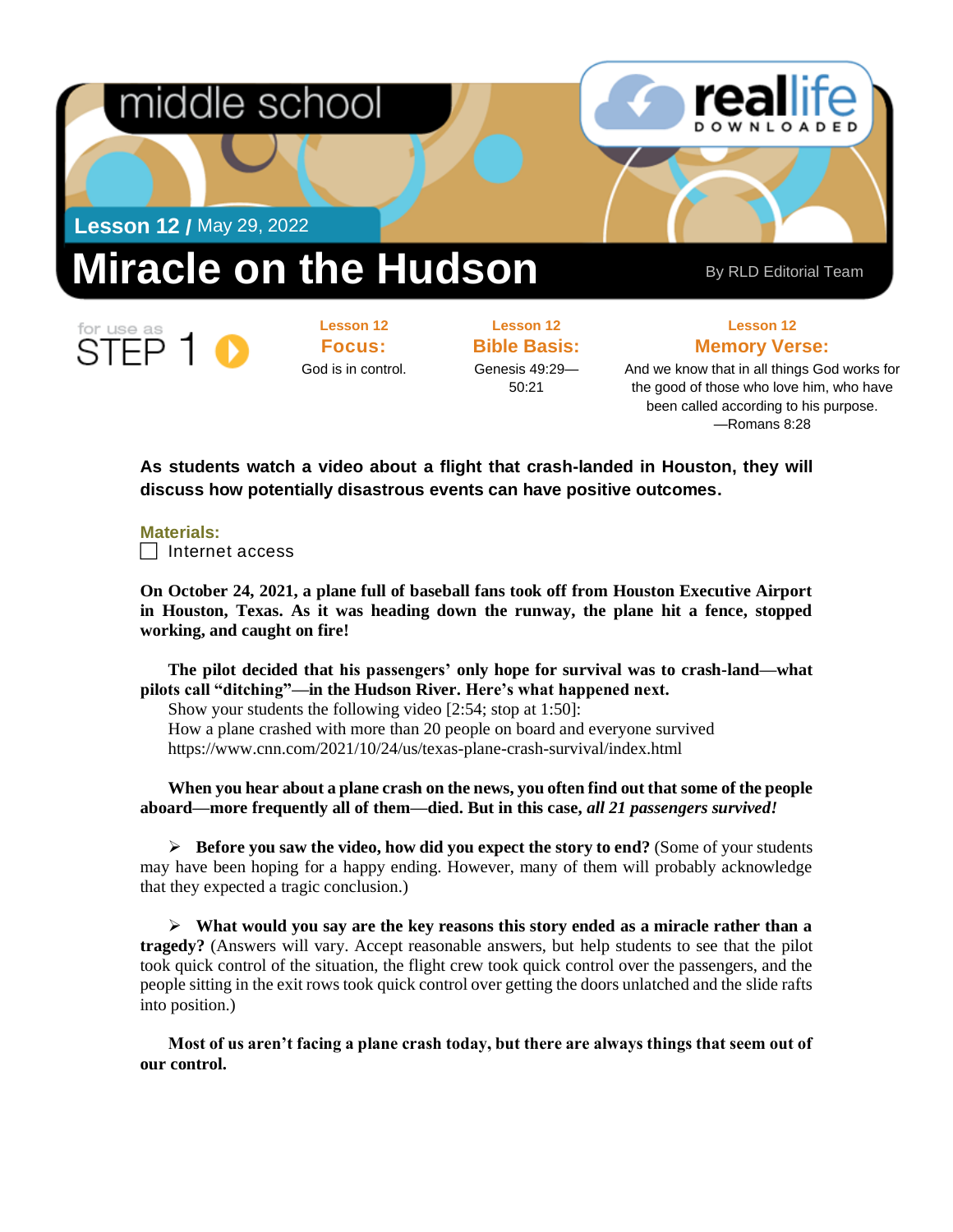➢ **What kind of things that you face make you feel out of control?** (Answers will vary; be sure you're prepared to share your own experience if needed to get the conversation going.)

➢ **How do you handle experiences that are out of your control? How do you respond?** (Answers will vary.)

**Today, we're going to talk about a really bad situation completely out of Joseph's control and how God used that to bring about a miracle.**

(Continue on to Steps 2 and 3 in your teacher's guide; your Step 4 appears below.)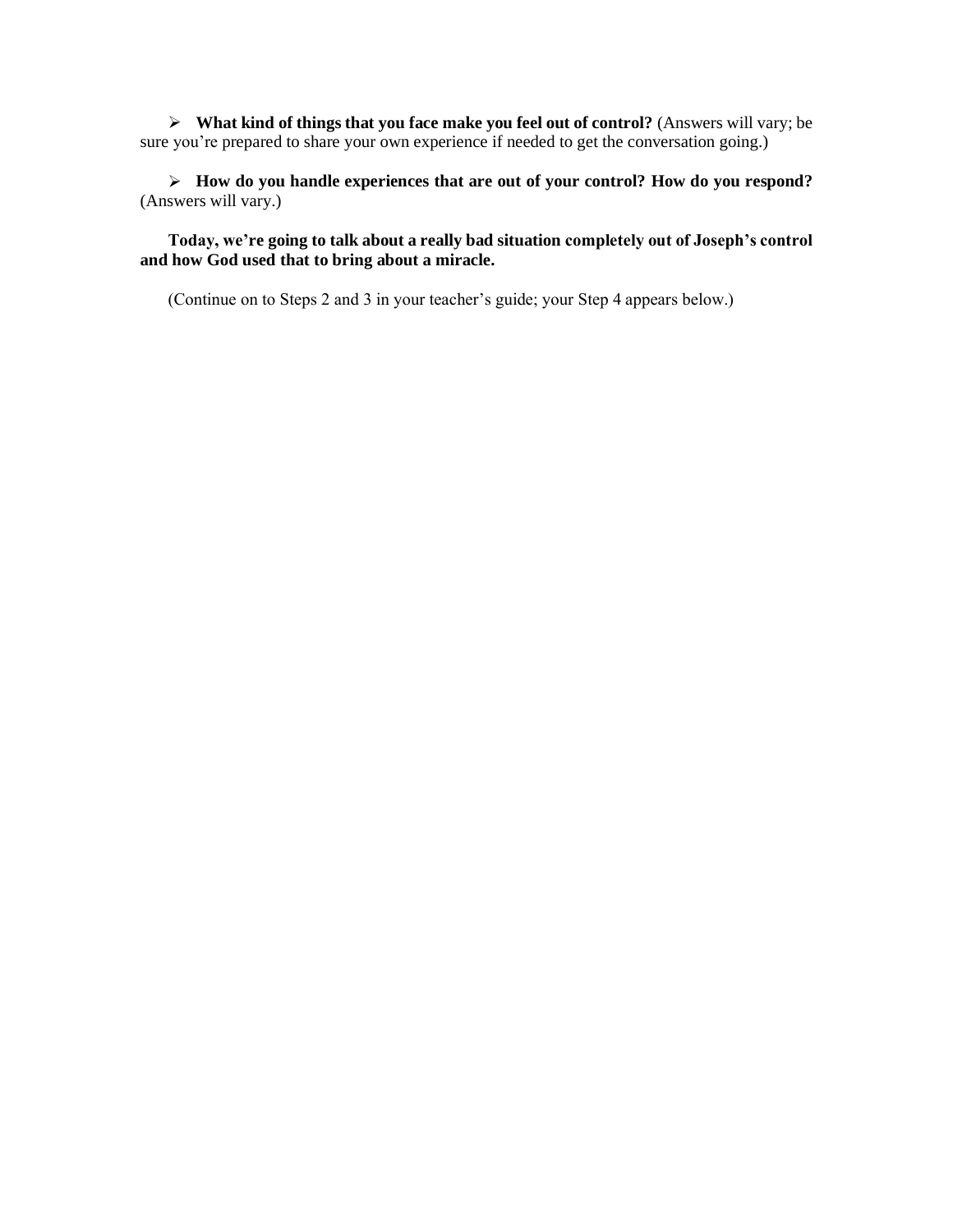



**Lesson 12 /** May 29, 2022

## **Miracle on the Hudson**



**Lesson 12 Focus:**  God is in control.

**Lesson 12 Bible Basis:** Genesis 49:29— 50:21

**Lesson 12 Memory Verse:**

And we know that in all things God works for the good of those who love him, who have been called according to his purpose. —Romans 8:28

## **Materials:**

- Letter worksheet printouts (1 per student; template here) Jeanne, THE PDF FOR THIS WILL BE IN THE FILE ON BOX
- $\Box$  Pens/pencils
- $\Box$  Optional: screenshared version of the letter worksheet to explain each section to students

Before class, printout a copy of the *letter worksheet template* for each student. If your class is meeting online, email the template for families to print ahead of time. Invite students to bring printouts and pens/pencils with them to class.

**A plane crash-landing is not a good thing. But something good can come out of it: in the case of the flight we discussed earlier, all the passengers walked away from an accident that could have killed them all!**

**Joseph's brothers selling him into slavery was not a good thing either. But something good came out of it—God gave Joseph a place in Pharaoh's palace, then used Joseph to save thousands of lives!**

**Because God is in control, the same thing can happen in our lives. When bad things happen, God can bring good things out of them!**

Hand each student a letter worksheet and a pen/pencil (or invite students to have those items ready at home). **Because God is in control, He's able to take a negative event and turn it into something positive. In fact, today's memory verse promises that if we're followers of Jesus, that's exactly what He'll do!**

**But that's a hard truth to remember when we're hurting. Today, let's write ourselves a short letter. It will serve as a reminder that we've seen God bring good things out of bad things in the past. It will** *also* **help remind us that God can do the same thing in the future!**

Draw your students' attention to the letter worksheet (whether a physical copy or screenshared version). Point out where they should complete the worksheet by filling in personal information.